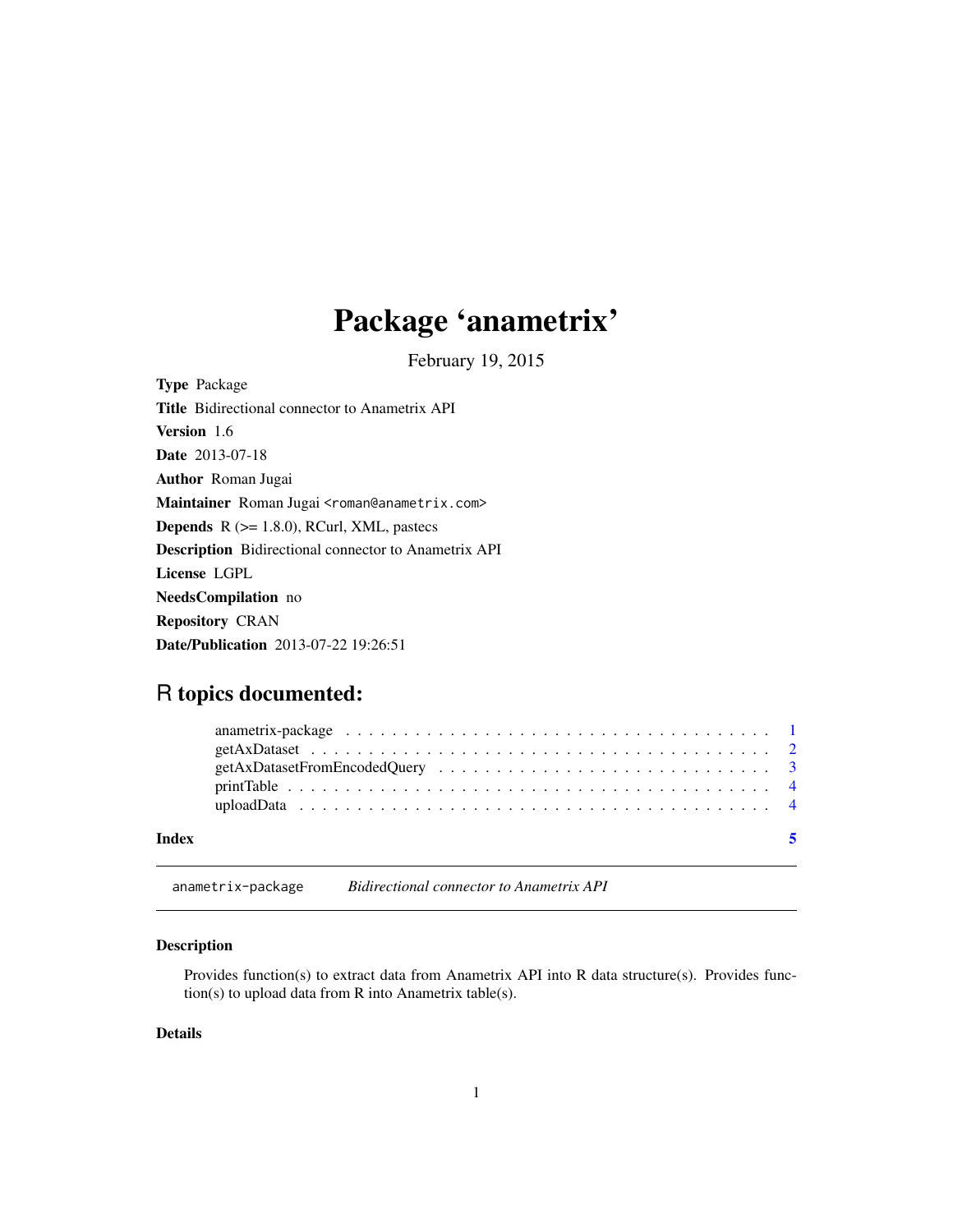Package: anametrix Type: Package Version: 1.5 Date: 2012-12-13 License: LGPL

<span id="page-1-0"></span>In R install package: install.package("anametrix"). Load package: library("anametrix")

#### Author(s)

Author, Roman Jugai Maintainer: Roman Jugai <roman@anametrix.com>

# References

http://www.anametrix.com

getAxDataset *Extracts data from Anametrix API into R data structure*

# Description

Function getAxDataset extracts data from Anametrix API and returns R data frame

# Usage

getAxDataset(auth, reportSuiteId, tableObject, columns, datestart, dateend, count, dateFormat, sortColumn, sortDirection, verbose)

# Arguments

| auth          | Authentication instance.                                                                                                                        |
|---------------|-------------------------------------------------------------------------------------------------------------------------------------------------|
| reportSuiteId | Data Suite ID. Contact your product manager for assistance.                                                                                     |
| tableObject   | Configuration of a table. Use getTableConfiguration (auth, reportsuiteId, table-<br>Name) to get it.                                            |
| columns       | Array of column names for the request. Example: c("city", "country", "male_population")<br>Use printTable(tableObject) to see all column names. |
| datestart     | Start date of the request. Use YYYY-MM-DD format. Example: "2012-03-31"                                                                         |
| dateend       | End date of the request. Use YYYY-MM-DD format. Example: "2012-03-31"                                                                           |
| count         | Number of rows requested. Example: "1000"                                                                                                       |
| dateFormat    | Format of the date column. Example: "day", "week", or custom format like<br>"MM-dd-yy" or "w-yyyy"                                              |
| sortColumn    | Column to sort on. Use any column provided in the columns array                                                                                 |
| sortDirection | Direcion of the sorting. Example: "asc"                                                                                                         |
| verbose       | Specifies whether to print out notifications. Example: FALSE                                                                                    |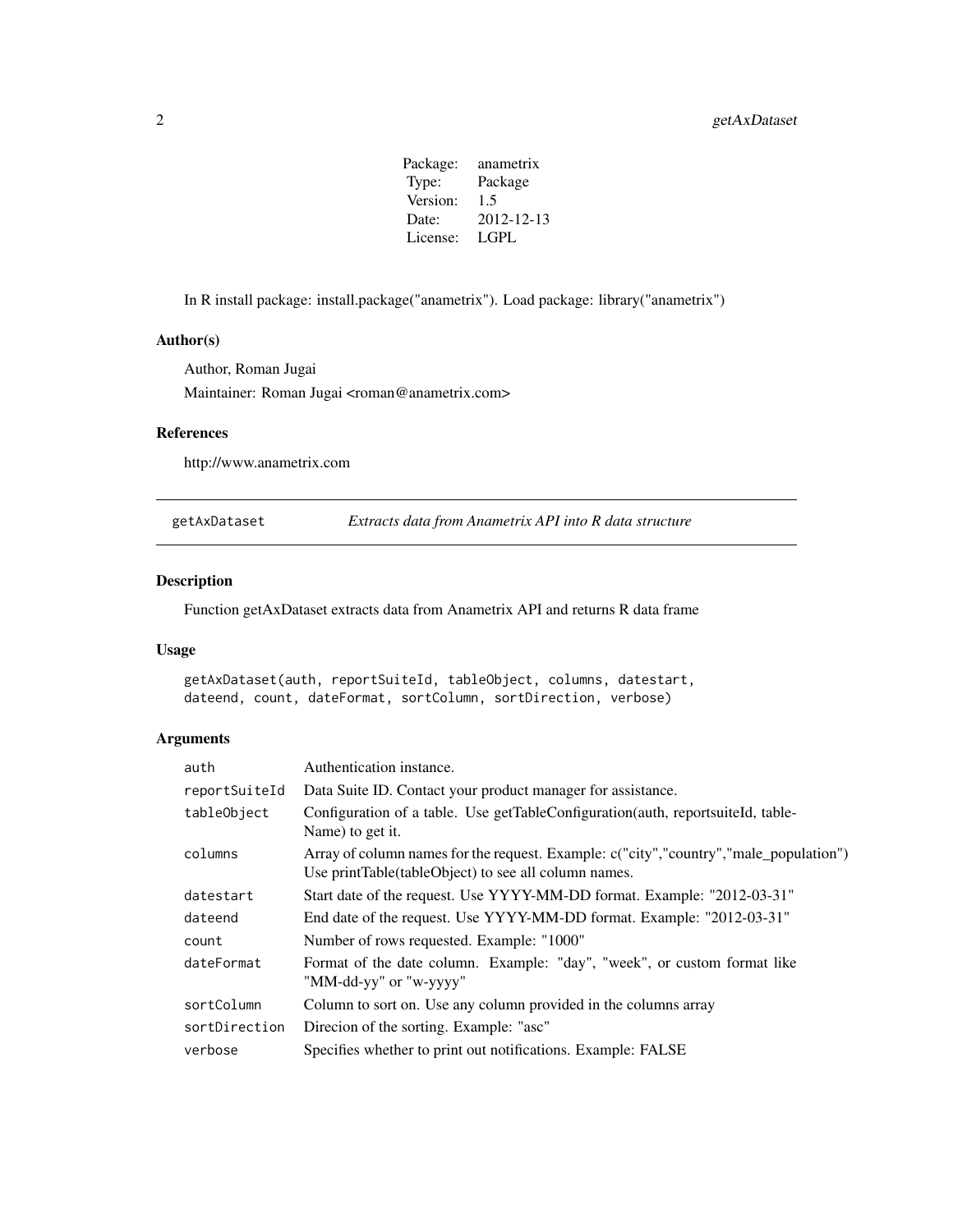# <span id="page-2-0"></span>Format

R Data frame containing number of observations requested from Anametrix API

#### Value

D R Data frame containing data

### Author(s)

Author, Roman Jugai

# References

http://www.anametrix.com

#### Examples

#Example: Extracting 3 columns from Browsers table from Anametrix API

```
username = "demo.user@demoanametrix.com"
password = "demo.user"
auth <- authenticate("https://demo.anametrix.com/api", username, password)
table <- getTableConfiguration(auth, 10385, "Browsers")
printTable(table)
axdata <- getAxDataset(auth, 10385, table, c("name","visits","page_views"), "2012-03-01",
"2012-04-30", 100, "month", "visits", "asc", TRUE)
head(axdata)
```

```
getAxDatasetFromEncodedQuery
```
*Extracts data from Anametrix API into R data structure*

#### Description

Function getAxDatasetFromEncodedQuery extracts data from Anametrix API using Base64-encoded Anametrix query, and returns R data frame

#### Usage

getAxDatasetFromEncodedQuery(auth, encodedQuery, startDate, endDate, verbose)

#### Arguments

| auth         | Authentication instance.                                              |
|--------------|-----------------------------------------------------------------------|
| encodedQuery | Base64-encoded query XML corresponding to Anametrix API requirements. |
|              | Contact your product manager for assistance.                          |
| startDate    | Specifies start date of the query (format: YYYY-MM-DD).               |
| endDate      | Specifies end date of the query (format: YYYY-MM-DD).                 |
| verbose      | Specifies whether to print out notifications. Example: FALSE          |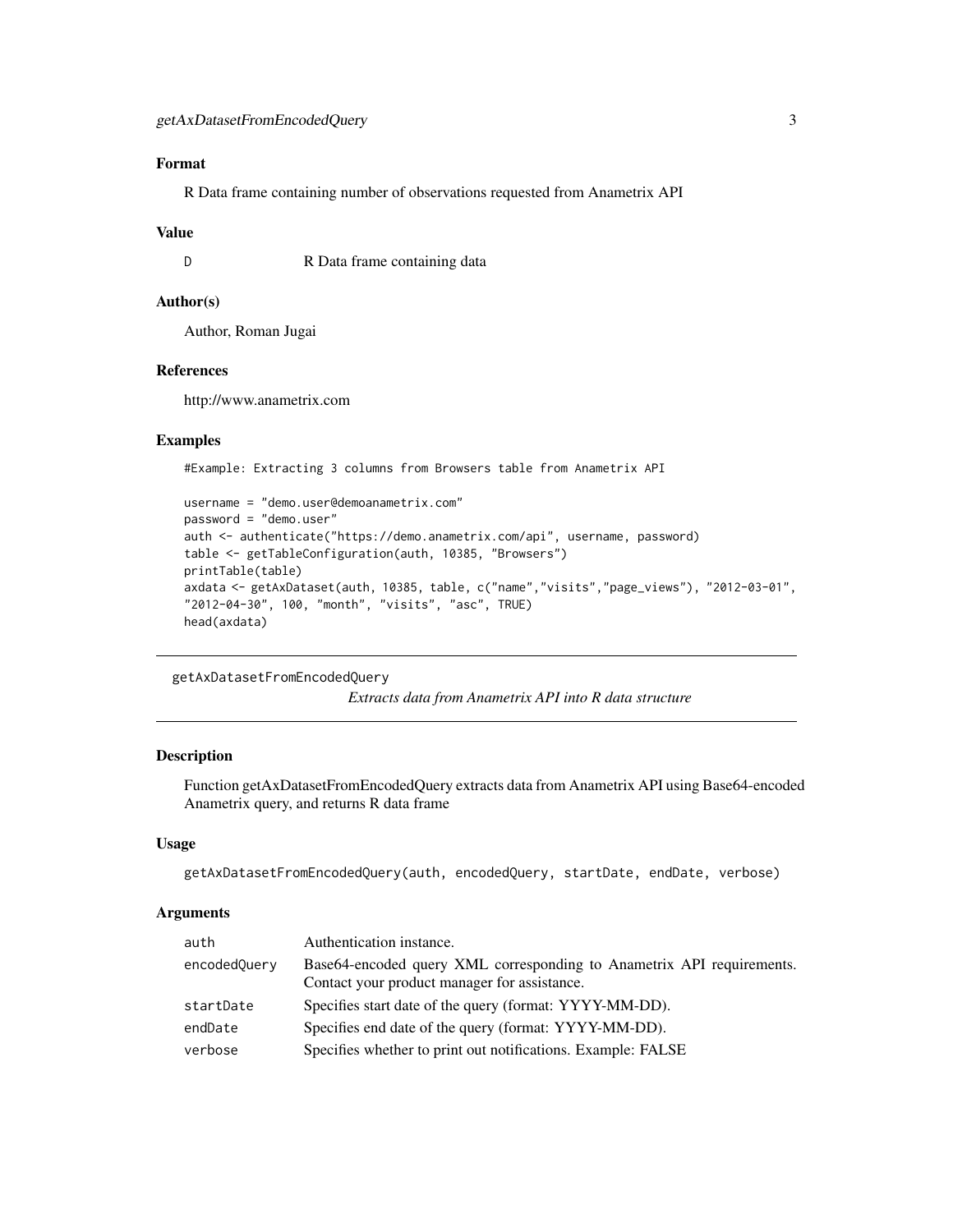# Author(s)

Author, Roman Jugai

printTable *Prints Table object configuration*

## Description

Prints configuration of a table object extracted from Anametrix API

# Usage

```
printTable(tableObject)
```
# Arguments

tableObject Configuration of a table. Use getTableConfiguration(auth, reportsuiteId, table-Name) to get it.

uploadData *Uploads data into Anametrix from R data structure*

# Description

Function uploadData uploads data from R data.frame into Anametrix table

# Usage

uploadData(auth, reportSuiteId, tableObject, dataframe, columns, tag, truncation)

# Arguments

| auth          | Authentication instance.                                                                                                                                                                      |
|---------------|-----------------------------------------------------------------------------------------------------------------------------------------------------------------------------------------------|
| reportSuiteId | Data Suite ID. Contact your product manager for assistance.                                                                                                                                   |
| tableObject   | Configuration of a table. Use getTableConfiguration(auth, reportsuiteId, table-<br>Name) to get it.                                                                                           |
| dataframe     | R Data frame containing data that needs to be uploaded                                                                                                                                        |
| columns       | Array of column names that need to be uploaded. Example: c("city", "country", "male_population")<br>Use print Table (table Object) to see all column names.                                   |
| tag           | Tag of the upload.                                                                                                                                                                            |
| truncation    | Truncation type. If truncation type is 'none', it doesn't truncate anything before<br>the upload. If truncation type is 'tag', all data with that tag will be truncated<br>before the upload. |

<span id="page-3-0"></span>